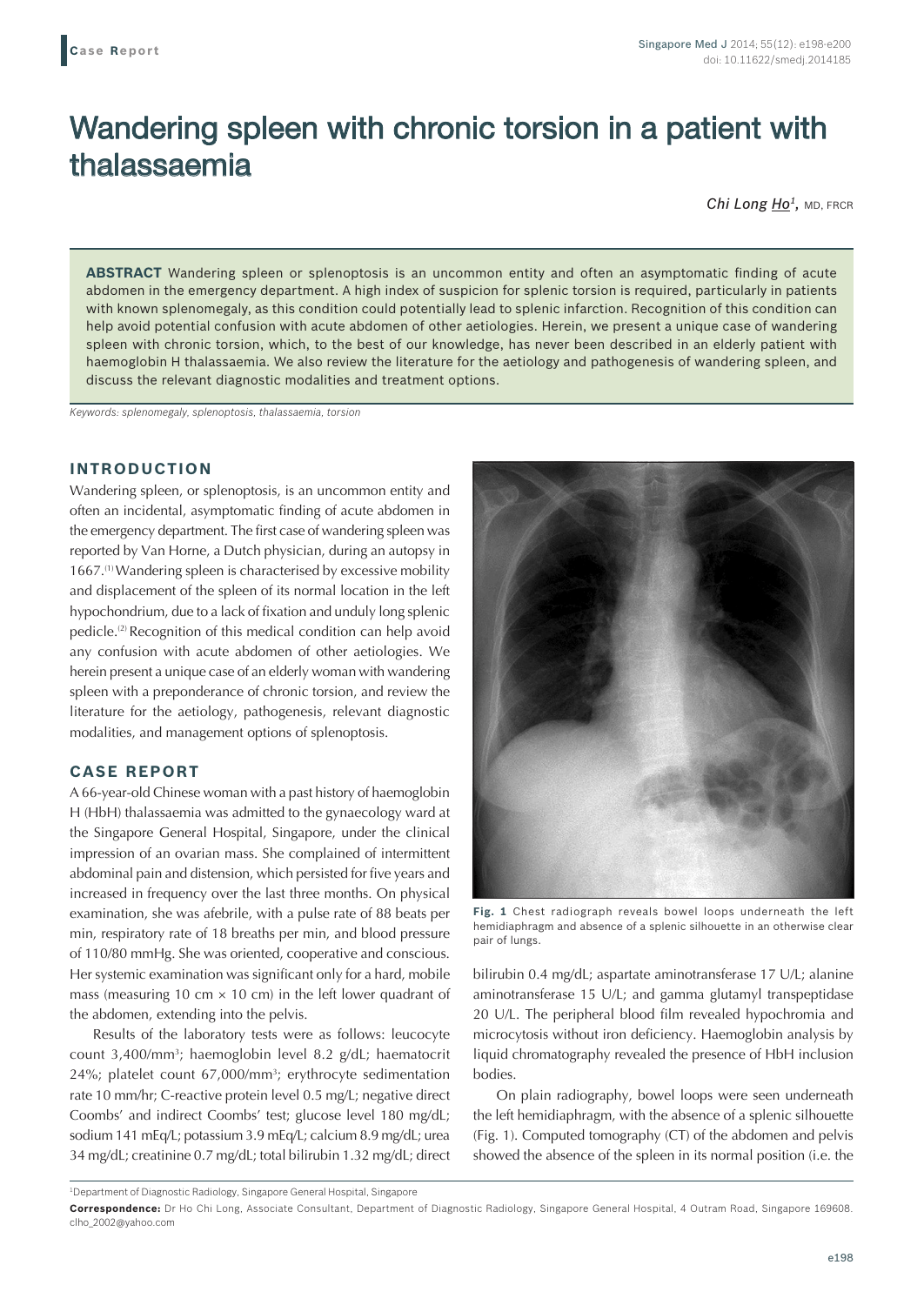

**Fig. 2** (a–c) Contrast-enhanced axial CT images of the abdomen and pelvis demonstrate the 'whorl' sign of the long vascular pedicle extending to the abnormally positioned spleen. There is no fat stranding surrounding the twisted splenic pedicle, and contrast enhancement of the splenic parenchyma is preserved with no evidence of infarction. Gallstones are also noted. (d) Contrast-enhanced coronal reconstructed CT image demonstrates a lobulated, enlarged spleen, which lies in the pelvis and lower abdomen, with an elongated splenic pedicle in torsion.

left hypochondrium) (Figs. 2a & b). There was a downward displacement of an enlarged, lobulated-appearing spleen in the lower abdomen and upper pelvic cavity (Figs. 2c & d). The splenic pedicle was twisted in a 'whorl' configuration (Figs. 2b & d). Notwithstanding the splenic torsion, there was no splenic infarction, insofar as the splenic contrast enhancement was clearly homogeneous.

Red blood cell transfusion was required for our anaemic patient upon her admission. Surgery with an option for splenopexy was offered to her but she declined. Her symptoms subsequently subsided following a short period of observation in the ward before being discharged from the hospital. She remained asymptomatic in subsequent follow-ups in the clinics.

### **DISCUSSION**

The spleen is surrounded by peritoneal attachments such as the gastrosplenic ligament, which forms part of the splenic anchoring ligaments from the splenic hilum to the greater curvature of the stomach, carrying the short gastric and left gastroepiploic vessels.<sup>(2)</sup> The lienorenal ligament, which passes from the spleen to the left kidney, carries the splenic vessels with it along the pancreatic tail.<sup>(2)</sup> Splenoptosis is defined as a mobile spleen that is attached only by an elongated vascular pedicle, allowing it to migrate to any part of the abdomen or pelvis.(3)

During fetal development, the dorsal mesogastrium may fail to fuse with the posterior peritoneum, leading to the laxity or absence of splenic-supporting ligaments.<sup>(4,5)</sup> The aetiology of this splenic hypermobility may be congenital or acquired. Congenital splenoptosis is characterised by the absence or underdevelopment of one or both of the aforementioned anchoring ligaments.(4,5) Most cases of congenital splenoptosis occur with a male to female ratio of 6:1 in children younger than one year of age.  $(6,7)$  Meanwhile, acquired splenoptosis can occur in young adults or adolescents, caused by underlying conditions that result in laxity of the ligamentous support, such as hormonal effects of pregnancy, abdominal wall laxity and splenomegaly.<sup>(8,9)</sup> Interestingly, splenoptosis occurred in our 66-year-old thalassaemic female patient. Splenomegaly due to various other causes, including haematological diseases (chronic myeloid leukaemia and lymphoma), infections (including parasitic infections such as kala‑azar and malaria), and metabolic disorders (Gaucher's disease and Niemann-Pick disease) can also result in elongation of the splenic pedicle by traction and subsequently increase the chance of occurrence of splenic torsion.<sup>(8,10-12)</sup>

Torsion of the wandering spleen is a rare phenomenon, with an incidence of 1 in 2,000 and accounts for only 2 per 1,000 splenectomies.(3,4) Acute splenic torsion usually occurs in a clockwise rotation and can lead to vascular congestion, infarction, and even gangrene of the spleen. $(6,7)$  It presents as an acute abdomen and can mimic peritonitis, acute appendicitis, twisted ovarian cyst, diverticulitis, cholecystitis or bowel obstruction.(13)